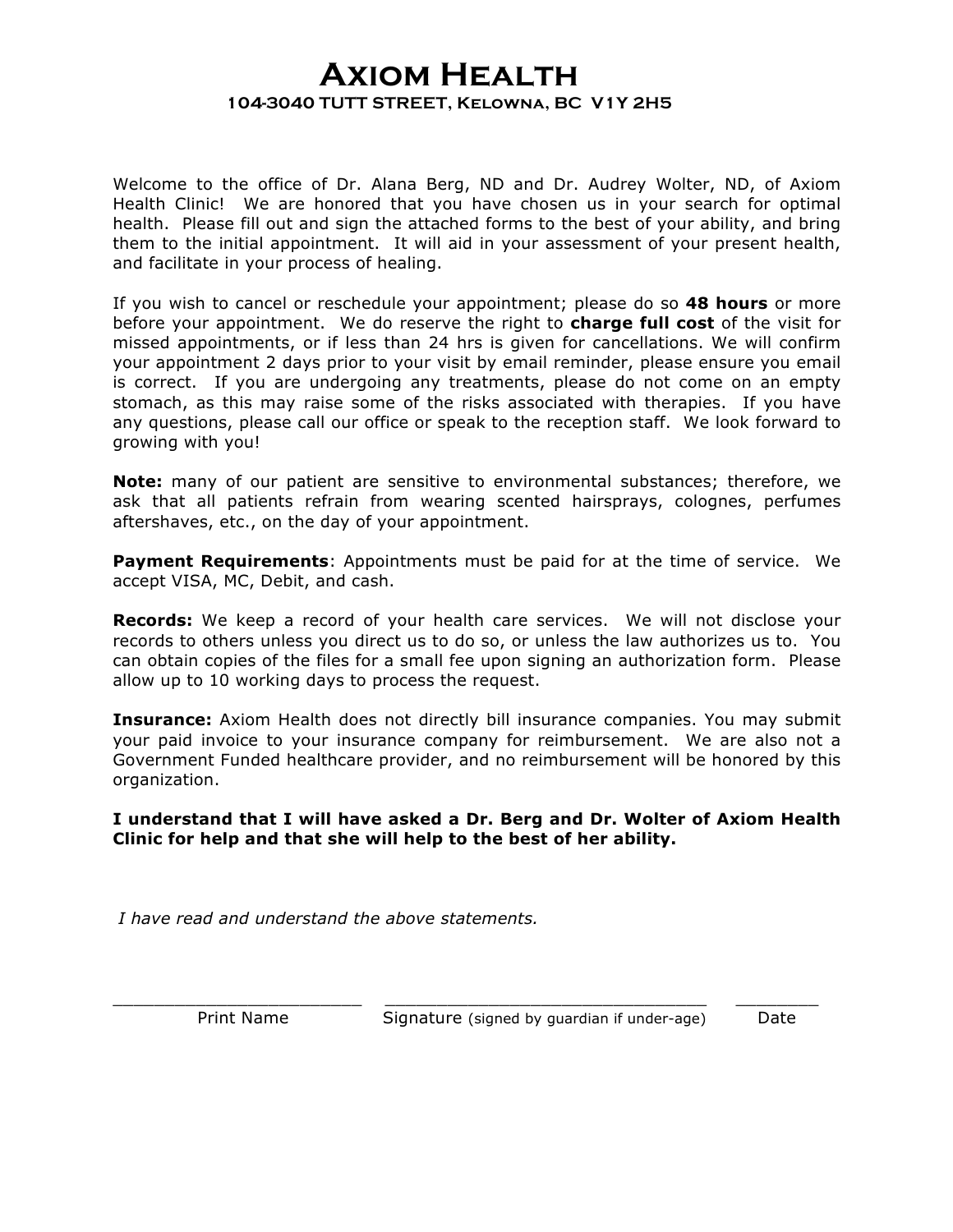## **Axiom Health**

**104-3040 TUTT STREET, Kelowna, BC V1Y 2H5**

## **PEDIATRIC INTAKE FORM**

| Patient Info:                                                                   |                                                                                                                                                                                                                                                                                                                        |  |  |
|---------------------------------------------------------------------------------|------------------------------------------------------------------------------------------------------------------------------------------------------------------------------------------------------------------------------------------------------------------------------------------------------------------------|--|--|
| First Name: Last Name: Last Name:                                               |                                                                                                                                                                                                                                                                                                                        |  |  |
|                                                                                 | Sex:                                                                                                                                                                                                                                                                                                                   |  |  |
|                                                                                 | <u> 1989 - Johann Stoff, Amerikaansk politiker (</u>                                                                                                                                                                                                                                                                   |  |  |
| Phone:                                                                          | $\overline{\text{DOB}}$ :                                                                                                                                                                                                                                                                                              |  |  |
| Referral:                                                                       |                                                                                                                                                                                                                                                                                                                        |  |  |
|                                                                                 |                                                                                                                                                                                                                                                                                                                        |  |  |
| Guardian(s):<br>Person who is filling out this form:                            |                                                                                                                                                                                                                                                                                                                        |  |  |
| Relation:                                                                       |                                                                                                                                                                                                                                                                                                                        |  |  |
| Contacts Name:                                                                  |                                                                                                                                                                                                                                                                                                                        |  |  |
| Phone:                                                                          |                                                                                                                                                                                                                                                                                                                        |  |  |
| Relation:                                                                       |                                                                                                                                                                                                                                                                                                                        |  |  |
|                                                                                 |                                                                                                                                                                                                                                                                                                                        |  |  |
| Other health care practitioners<br>Name: $\frac{1}{2}$                          | Name:                                                                                                                                                                                                                                                                                                                  |  |  |
| Phone:                                                                          | Phone:                                                                                                                                                                                                                                                                                                                 |  |  |
|                                                                                 |                                                                                                                                                                                                                                                                                                                        |  |  |
| Child's Health Concerns in order of importance:                                 |                                                                                                                                                                                                                                                                                                                        |  |  |
|                                                                                 | $1.$ $\overline{\phantom{a}}$                                                                                                                                                                                                                                                                                          |  |  |
|                                                                                 | 2. $\frac{1}{2}$                                                                                                                                                                                                                                                                                                       |  |  |
|                                                                                 | $\frac{3}{2}$                                                                                                                                                                                                                                                                                                          |  |  |
|                                                                                 | 4.                                                                                                                                                                                                                                                                                                                     |  |  |
|                                                                                 | 5. $\frac{1}{2}$ $\frac{1}{2}$ $\frac{1}{2}$ $\frac{1}{2}$ $\frac{1}{2}$ $\frac{1}{2}$ $\frac{1}{2}$ $\frac{1}{2}$ $\frac{1}{2}$ $\frac{1}{2}$ $\frac{1}{2}$ $\frac{1}{2}$ $\frac{1}{2}$ $\frac{1}{2}$ $\frac{1}{2}$ $\frac{1}{2}$ $\frac{1}{2}$ $\frac{1}{2}$ $\frac{1}{2}$ $\frac{1}{2}$ $\frac{1}{2}$ $\frac{1}{2}$ |  |  |
|                                                                                 |                                                                                                                                                                                                                                                                                                                        |  |  |
| <b>Present Medical Information:</b>                                             |                                                                                                                                                                                                                                                                                                                        |  |  |
|                                                                                 |                                                                                                                                                                                                                                                                                                                        |  |  |
| <b>Past Medical History</b>                                                     |                                                                                                                                                                                                                                                                                                                        |  |  |
| <b>Conception:</b>                                                              |                                                                                                                                                                                                                                                                                                                        |  |  |
|                                                                                 |                                                                                                                                                                                                                                                                                                                        |  |  |
| Father health:                                                                  |                                                                                                                                                                                                                                                                                                                        |  |  |
| Number of Previous Pregnancies: Number of miscarriages: Number of miscarriages: |                                                                                                                                                                                                                                                                                                                        |  |  |
| Abortions:                                                                      |                                                                                                                                                                                                                                                                                                                        |  |  |
|                                                                                 | Abortions:<br>Any medical interventions (medication, artificial insemination, etc.)                                                                                                                                                                                                                                    |  |  |
|                                                                                 |                                                                                                                                                                                                                                                                                                                        |  |  |
|                                                                                 |                                                                                                                                                                                                                                                                                                                        |  |  |
| Pregnancy                                                                       |                                                                                                                                                                                                                                                                                                                        |  |  |
| Pregnancy length:                                                               | Weight gain:                                                                                                                                                                                                                                                                                                           |  |  |
| Mother's age:                                                                   |                                                                                                                                                                                                                                                                                                                        |  |  |
| Illness or infections during:                                                   | medication associated:                                                                                                                                                                                                                                                                                                 |  |  |
|                                                                                 | Travel:<br>Work: when stopped:                                                                                                                                                                                                                                                                                         |  |  |
| Stress:                                                                         |                                                                                                                                                                                                                                                                                                                        |  |  |